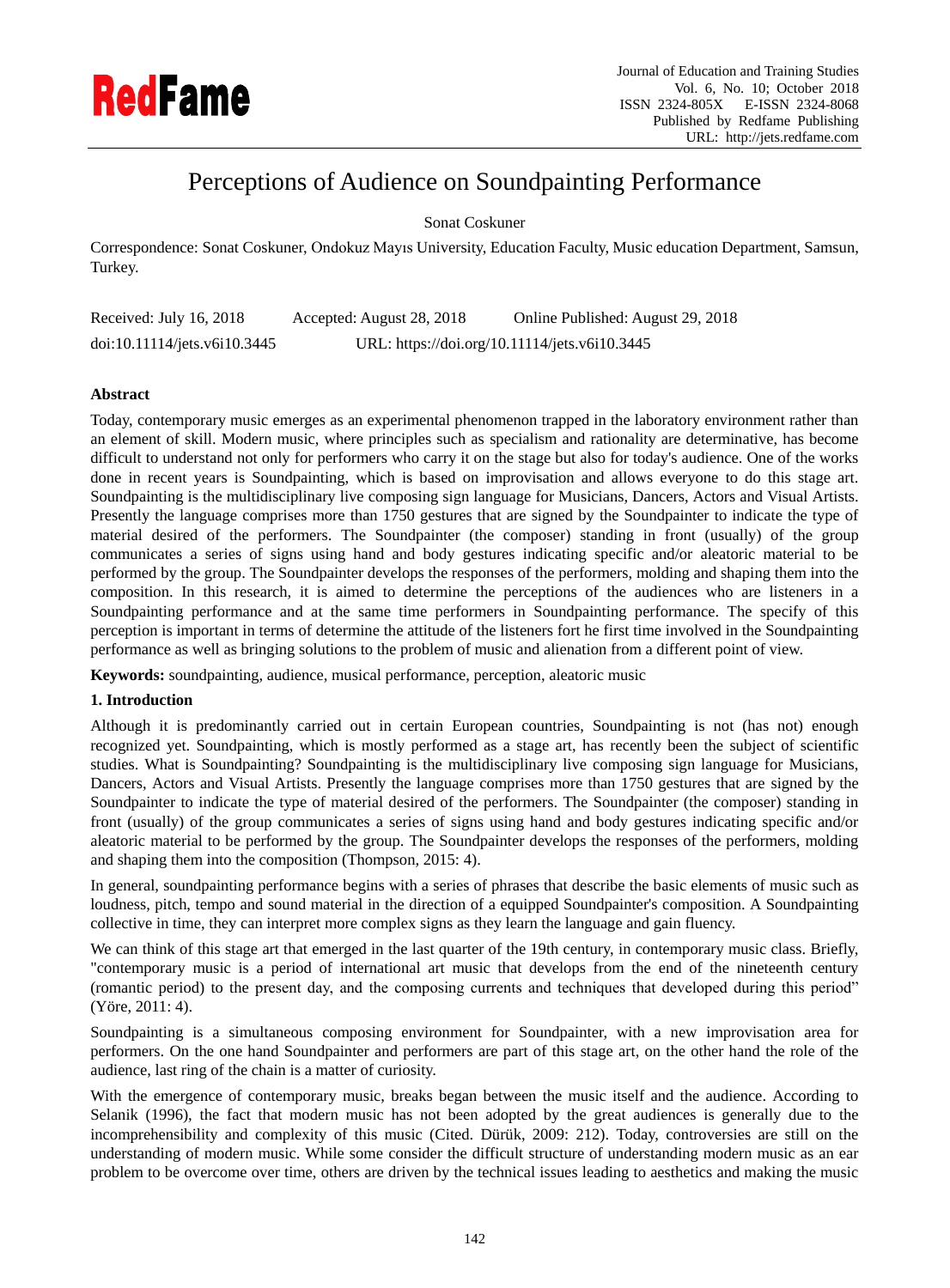incomprehensible. Kutluk (1997), stated that the reactions of the first contemporary music listeners who listened to the works of Debussy, Stravinsky and Schonberg in the first quarter of the 20th century "Okay, the music is over. So it's here. The accumulation of hundreds of years, that great wealth, universal harmony, genius, creativity, art, it is all over. They took the place of mess, cacophony, vilenes and rudeness" (Cited. Yöre, 2011: 4).

The opinions of the audience, one of the indispensable elements of the chain, are decisive for the composers of music from time to time. According to Ikonomova (1972: 123), the first and most important principle in the audiences' preferences is the pleasure principle. Because, pleasure is the main reason of some ones' adopting own kind of music and preferring another kind of music. Another reason why people choose specific music is the psychological effect of music. "As a branch of art and science, music is an effective part in the process of an individual's growth. It has a power, which may directly influence people's behaviors. A person becomes happy, sad, calm or aggressive depending on the type of music listened to" (Göncü, 2018: 46).

There are many ideas about how contemporary music can be understood and listened easily. One of these views is that Kalender, (2001: 151) expressed that the audiences must have information about musical elements, musical environments, composers in general, so that the music can be understood or easily perceived and resolved and music instruments' sound colors and technical characteristics, style knowledge, aesthetics, history of music can help in understanding by listening music.

In particular, Watt (1926) expressed his views on listening to new and unusual music as follows;" unfamiliar music gets very close attention if it is listened carefully. Interestingly, people should listen to any new music for two hours through five hours. The time under the lower limit is definitely wasted, and the ear thus develops by adapting more to the character of the contrary style (Cited. Coşkuner, 2016: 17).

Above, some suggestions are presented to make contemporary music easier to perceive. At this point, we can look for the answer to this question: what is perceptions and the factors that affect perception? According to Akarsu (1975: 16), perception is "the comprehend of that thing through the senses, directing attention to an object or phenomenon". Senemoğlu (2004: 293) basically divides the factors that affect the perception into two; 1) past experiences, pre-learners, 2) expectation. Subasi (2011: 378), who express perception as an interpretation or an interpretation process of sensory information, for the meaning of a stimulus, the individual must first have knowledge of that stimulus. Senemoğlu (2004: 293) describes this subject as "the individual is affected by mental organization, past experiences, level of motivation and many other internal factors".

## **Problem of the research**

How are the perceptions of audiences Soundpainting performance?

#### **Sub-problems of the research**

- 1- What are the thoughts of audiences' for Soundpainting performance?
- 2- How are the audiences handling the Soundpainting performance in terms of psychological dimension?
- 3- How are the audiences handling the Soundpainting performance in terms of aesthetic dimension?
- 4- How are the audiences handling the Soundpainting performance in terms of sociological dimension?
- 5- How are the audiences handling the Soundpainting performance in terms of musical dimension?

## **Aim of the research**

In this research, it is aimed to determine the perceptions of the audiences who are audiences in a Soundpainting performance and at the same time performers in Soundpainting performance.

#### **Importance of the research**

The research is important in determining the perceptions of audiences participating in Soundpainting performance for the first time. It is also thought that research will bring light to the researcher who wants to work in this area, and will bring a different perspective to the problem of music and alienation.

#### **2. Method**

## *2.1 Model of the Research*

The research is a descriptive study based on screening and trial models for situational detection in terms of general purpose and method. "Scanning methods are the research approaches aiming at describing a situation, in the past or still present, as it is. Research subject incident, person or an object are aimed to be described within their own condition and as they are. They are not tried to change or be affected by any means. There is something asked to be known and it is there. What is important is to observe it in an appropriate way and to determine" (Karasar, 2004: 77).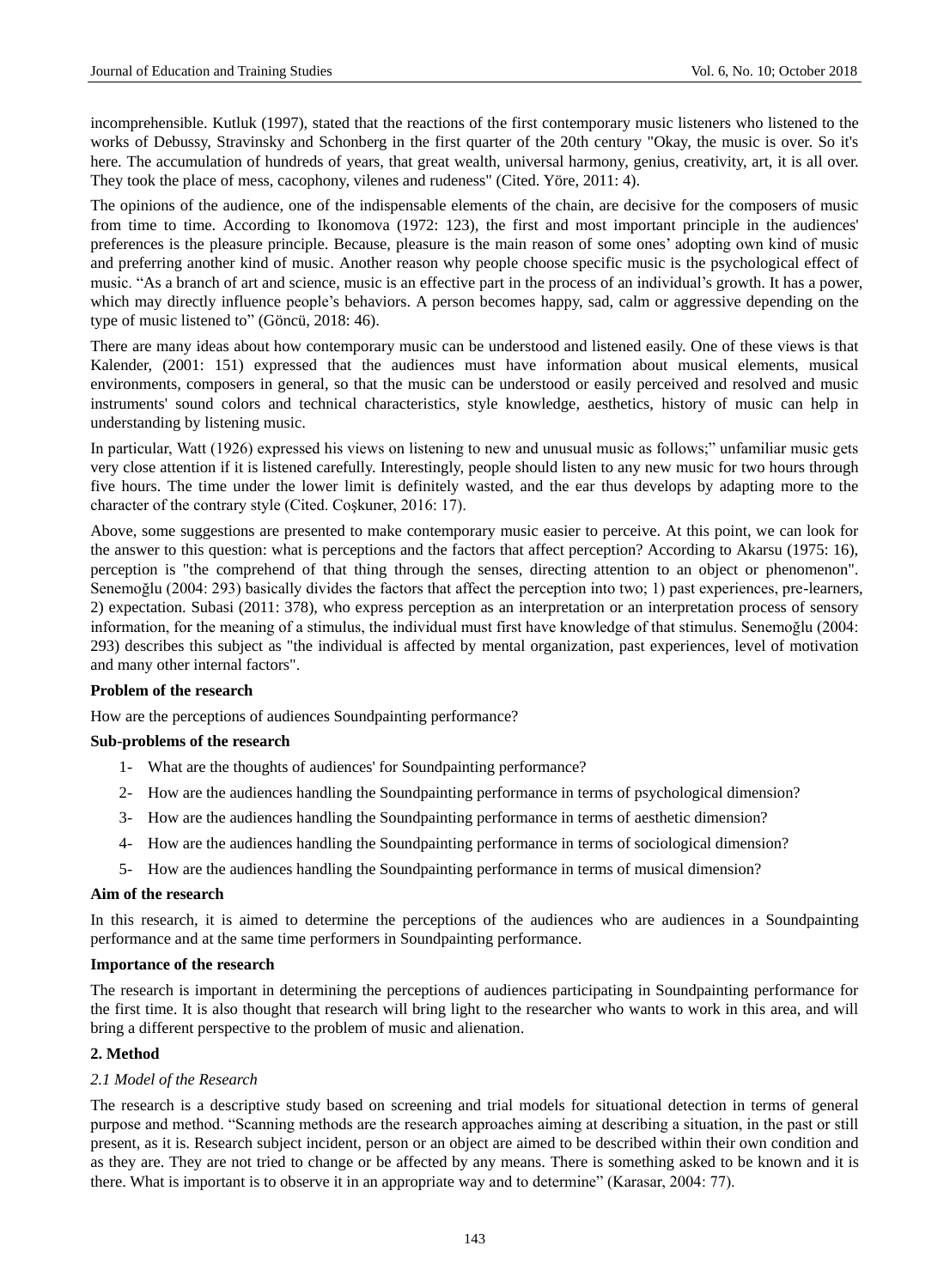#### *2.2 Data Collection Tools and Analysis*

Qualitative information (data) used in the research was obtained through source screening and quantitative information was obtained by questionnaire. Qualitative information has been obtained from national and foreign sources that are directly or indirectly related to the subject. The questionnaire, which contains quantitative information, consists of 17 questions. The questionnaire prepared by the researcher consists of 5 point likert scale questions. The quantitative data obtained by means of data collection in the study are expressed as frequency (f) and percentage (%).Expert opinion was received while the questions were being prepared. The questions were directed to 30 audiences who participate in the Soundpainting performance at the end of the first day of the "Intercultural Music, Conferences And Concerts" event organized in Samsun in 2018.

## **3. Results**

What are the thoughts of audiences' for Soundpainting performance? Findings related to first sub-problem

Table 1. The responses of audiences to the expression "Soundpainting performance reflects today's experience"

|      | Excessive Quite Partly Few None Total |      |  |     |
|------|---------------------------------------|------|--|-----|
|      |                                       |      |  |     |
| $\%$ |                                       | 26.7 |  | 100 |

According to the table, 70% of audiences think that soundpainting performance reflects today's experience. We can say that the aleatoric materials during the performance dominate audiences' perceptions.

How are the audiences handling the Soundpainting performance in terms of psychological dimension? Findings related to second sub-problem

Six questions were asked to participants to answer this sub-question.

Table 2. The responses of audiences to the phrase "I felt happy during the Soundpainting performance"

|   | Excessive Quite Partly Few |      | None | Total |
|---|----------------------------|------|------|-------|
|   |                            |      |      |       |
| % | 60                         | 13.3 |      | 100   |

According to the table, 83% of audiences feel happy during the Soundpainting performance. It is possible to say that audiences give their opinion on this point because the performance of the Soundpainting is open to surprises and the audiences are part of this performance.

Table 3. The responses of audiences to the phrase "I felt angry during the Soundpainting performance"

| Excessive Quite Partly Few None |  |  | Total |
|---------------------------------|--|--|-------|
|                                 |  |  |       |
|                                 |  |  |       |

According to the chart, a large majority (94%) of audiences participating in Soundpainting performance do not see themselves as angry during the performance.

Table 4. The responses of audiences to the phrase "I felt nervous during the Soundpainting performance"

|      | Excessive | Quite Partly | Few | None | Total |
|------|-----------|--------------|-----|------|-------|
|      |           |              |     |      |       |
| $\%$ |           |              |     | 76.8 |       |

According to the table above, 90% of audiences feel very comfortable during performance. Soundpainting, contrary to performances which regular and auditory passivating, both the performer and the audience are more free. We can say that this leads to the perceptions of audiences.

Table 5. Responses of the audiences to the phrase "I'm disturbed by the sound during Soundpainting performance".

|      | Excessive Quite Partly Few None |     |      | Total |
|------|---------------------------------|-----|------|-------|
|      |                                 |     |      | 30    |
| $\%$ | $\overline{\phantom{0}}$        | 6.6 | 76.8 | 100-  |

According to the table, 90% of audiences are not disturbed by the sounds that are produced during performance. We may think that using chore pieces as a palette in the performance affects audiences' perceptions positively.

Table 6. The responses of audiences to the phrase "I felt free during the Soundpainting performance"

|      | Excessive | Ouite | Partly | Few | None | Total |
|------|-----------|-------|--------|-----|------|-------|
|      |           |       |        |     |      |       |
| $\%$ |           | '6 ጸ  |        |     |      | .00 L |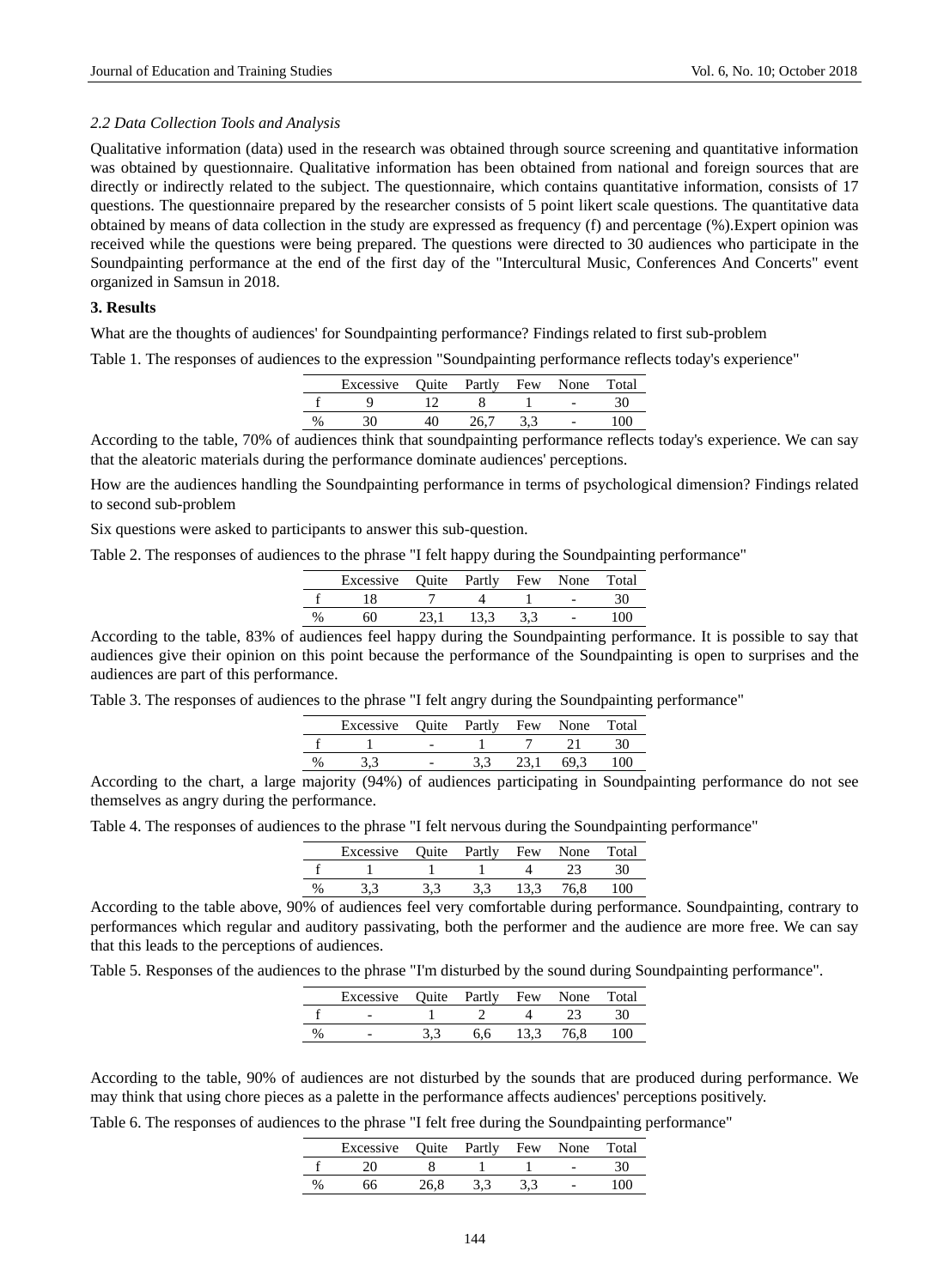According to the table above, as many as 93% of the audiences expressed they felt free during performance. Soundpainting philosophy removes the concept of mistake and leave the performers free creative field. We can say that audiences are experienced this free environment and that they gave a positive opinion.

Table 7. The responses of audiences to the phrase "I felt energetic during the Soundpainting performance"

|      | Excessive Quite Partly Few None |  |  | Total |
|------|---------------------------------|--|--|-------|
|      |                                 |  |  |       |
| $\%$ |                                 |  |  |       |

According to the table above, as many as 90% of audiences said they felt energetic during the Soundpainting performance. We can say that the performance of soundpainting is dynamic, open to surprises and interacting with the audience, making the audiences more energetic.

How are the audiences handling the Soundpainting performance in terms of aesthetic dimension? Findings related to third sub-problem

Three questions were asked to participants to answer this sub-question.

Table 8. The responses of audiences to the phrase "I found good during the Soundpainting performance"

|   | Excessive Quite Partly Few None |     |  | Total |
|---|---------------------------------|-----|--|-------|
|   |                                 |     |  |       |
| % | 69.6                            | 6.6 |  | 100   |

According to the table, 92% of audiences say that they found Soundpainting performance aesthetically good.

Table 9. The responses of audiences to the phrase "I found useful during the Soundpainting performance"

|   | Excessive Quite Partly Few None |      |      |                      | Total |
|---|---------------------------------|------|------|----------------------|-------|
|   |                                 |      |      |                      | 30    |
| % |                                 | 19.8 | 16.5 |                      | 100   |
|   |                                 |      |      | $\alpha$ ii $\alpha$ |       |

According to the table, a large majority (82%) of audiences find the Soundpainting performance as useful. Soundpainting minimizes the alienation between the audiences and the performers. We can say that this affects audiences' thoughts.

Table 10. Audiences' responses to "Soundpainting performance is universal".

|   | Excessive Quite Partly Few None |      |     |  | Total |
|---|---------------------------------|------|-----|--|-------|
|   |                                 |      |     |  | 30    |
| % | 72.6                            | 16.5 | 9.9 |  | 100   |

As shown in the table 10, nearly 89% of audiences think that Soundpainting performance is universal. We can think of the fact that the sign language is understood by everyone.

How are the audiences handling the Soundpainting performance in terms of sociological dimension? Findings related to fourth sub-problem

Five questions were asked to participants to answer this sub-question.

Table 11. Audiences responds to the phrase "I want to participate in Soundpainting collective".

|      | Excessive |      | Quite Partly Few None |     | Total |
|------|-----------|------|-----------------------|-----|-------|
|      | 16        |      |                       |     |       |
| $\%$ | 52.8      | 19.8 | 19.8                  | 6.6 | .00 . |

As shown in the table 11, as many as 72% of the concert audiences said they wanted to be in a Soundpainting collective. Soundpainting removes the borders and offers everyone a free improvisation area. It can be say that audiences are giving this opinion because they are experienced this performance in the concert and they were happy.

Table 12. Audiences responds to the phrase "I can not do Soundpainting".

| Excessive Quite Partly Few None |     |      |      |      | Total |
|---------------------------------|-----|------|------|------|-------|
|                                 |     |      |      |      | 30    |
|                                 | 6.6 | 19.8 | 13.2 | 46.2 | 100   |

As shown in the table 12, 60% of audiences think that they can do Soundpainting. Soundpainting offers to opportunity in every age, every human being to improvise and participate in performance.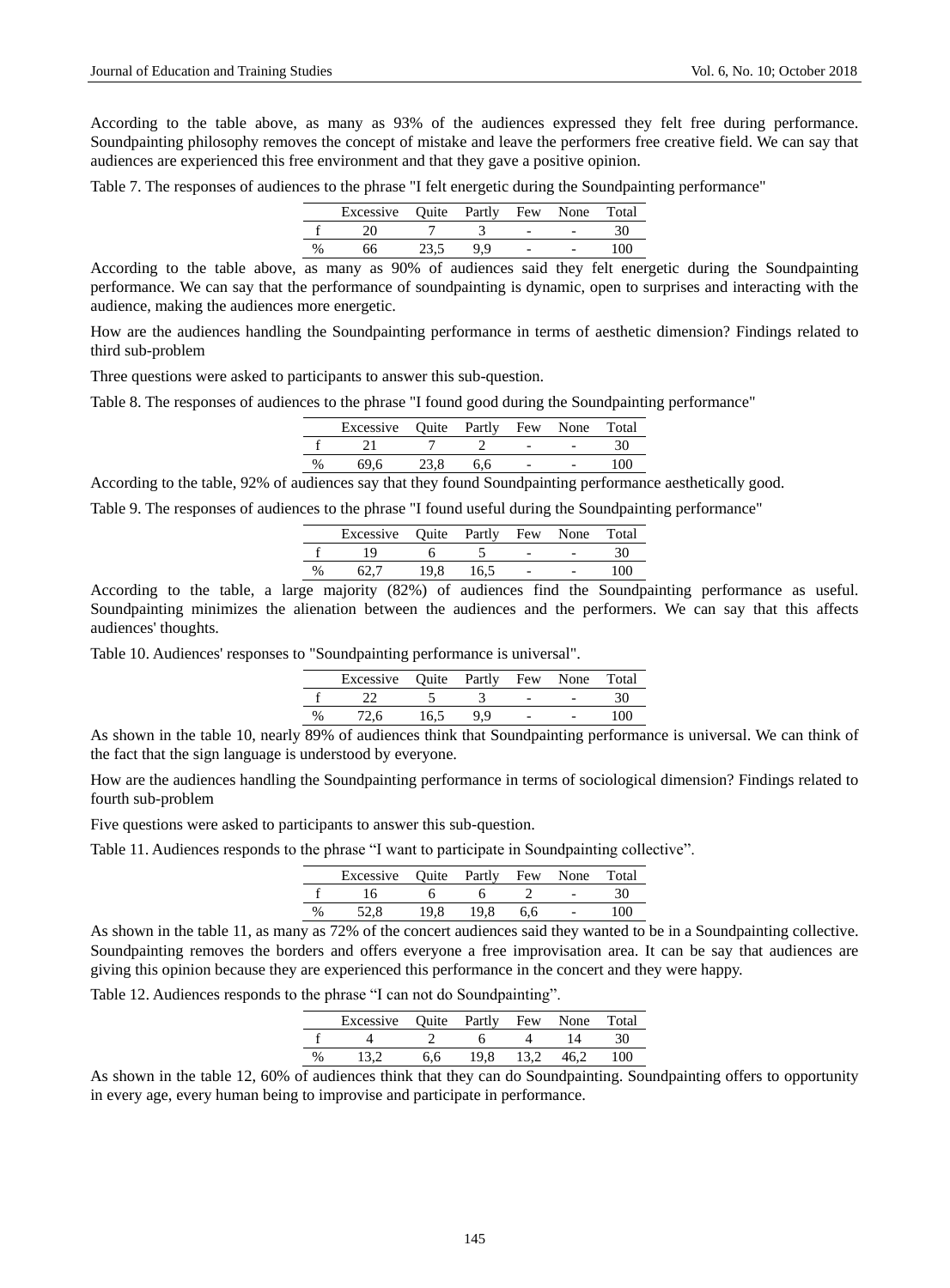Table 13. Responses of the listeners to the statement "I would like to go to a concert with the soundpainting performance again"

|      | Excessive | Quite | Partly | Few | None                     | Total |
|------|-----------|-------|--------|-----|--------------------------|-------|
|      |           |       |        | -   | $\overline{\phantom{0}}$ |       |
| $\%$ |           |       |        | -   | $\overline{\phantom{0}}$ | ۱OC   |

As shown in the table 13, as many as 90% of audiences say they want to go to a Soundpainting concert again.

Table 14. Responses of audiences to "Soundpainting sign language is a powerful tool for communication "

| Excessive Ouite Partly Few |     |     | None | Total |
|----------------------------|-----|-----|------|-------|
|                            |     |     |      | 30    |
|                            | 6.6 | 6.6 | 69 3 | 100   |

As shown in the table 14, 76% of audiences do not think Soundpainting is a powerful tool for communication.

Table 15. Responses of audiences to "Soundpainting sign language can improve social communication"

|               | Excessive | Quite Partly | Few | None | Total |
|---------------|-----------|--------------|-----|------|-------|
|               |           |              |     |      |       |
| $\frac{0}{0}$ |           | 36.3         |     |      | ഥറ    |

As shown in the table 15, we can say that audiences regard Soundpainting as a stage art that allows people from all ages and all walks of life to improvised music by collecting under the same roof.

How are the audiences handling the Soundpainting performance in terms of musical dimension? Findings related to fifth sub-problem

Two questions were asked to participants to answer this sub-question.

Table 16. Responses of audiences to the statement "The technical skill is at the forefront in Soundpainting performance".

|   | Excessive | Quite Partly Few |      | None | Total |
|---|-----------|------------------|------|------|-------|
|   |           |                  |      |      |       |
| % |           | ־ טכ             | L6.5 |      |       |

As shown in the table 16, 50% of audiences think that the technical skill is at the forefront in Soundpainting performance.

Table 17. Responses of audiences to the statement "The musical experience is at the forefront in Soundpainting performance".

|   | Excessive Quite Partly Few None Total |      |      |      |            |     |
|---|---------------------------------------|------|------|------|------------|-----|
|   |                                       |      |      |      |            |     |
| % | 29.7                                  | - 33 | 16.5 | 19.8 | $\sim$ $-$ | 100 |

As shown in the table 17, 63% of audiences think that musical experience is even more forefront in Soundpainting performance.

## **4. Conclusion**

According to the data obtained for the first sub-problem, Soundpainting performance reflects today's experience. In the light of this result, we can say that audiences establish an organic relation between Soundpainting and life. According to Oskay (2001), "music; must demonstrate and represent contradictions in the society in which they exist in their material and in their formal rules (in accordance with their own circumstances and requirements)" (Cited. Türkmen, 2012: 805). Soundpainting is a stage art that is free, aleatoric, boundless, interactive with the audience and open to surprises. Being open to these surprises saves the listeners from the ordinary and makes performance more enjoyable.

According to the data obtained for the second sub-problem, audiences are happy and feel free in the Soundpainting performance. In addition to this, the music that emerged in Soundpainting performance does not make the audiences angry and does not get into a tense situation. Soundpainting is not a stage art that fasten audiences to the seat like some of musical genres. Today's audiences, who are sensitive about ownership of time, prefer performances that do not last very long and will be an active place instead of self-limiting performances. For this reason, audiences feel themselves psychologically positive in Soundpainting performance.

According to the data obtained for the third sub-problem, audiences find Soundpainting performance as aesthetically beautiful, useful and universal. Philosophers have made many statements throughout history about what beauty is. There are also psychological evaluators as well as metaphysical notions that take on a good idea, an ideal. German philosopher Theodor Lipps; expresses "beautiful" as a form that a person feels pleasure and feels free (Ergün, 2008: 6). According to this understanding, audiences find Soundpainting nice because they feel free.